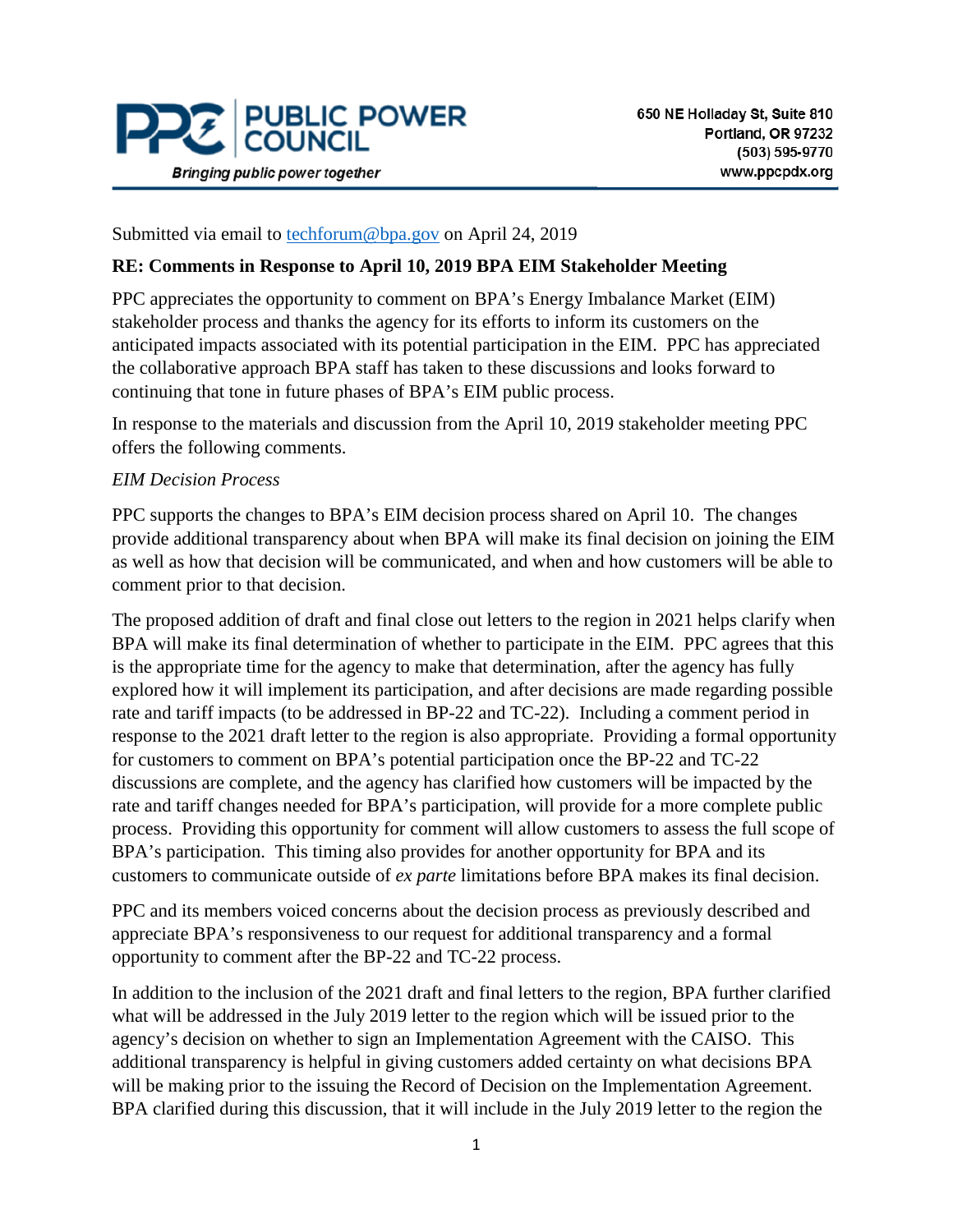principles it will use to assess whether it will join the EIM. We understand these principles will then be used in the 2021 letter to the region to make the final decision on participation.

Given that BPA's principles will be used to make the decision on whether the agency will participate in the EIM, PPC would like to work with BPA to further review these principles. We had previously understood that the four principles BPA had established during this stakeholder process were limited in scope to assessing whether BPA would sign an Implementation Agreement with the CAISO. With the understanding that the scope of these principles will be more expansive, covering BPA's participation in the EIM more generally, PPC and its members would appreciate more discussion with BPA. *We would like to work with BPA prior to the July 2019 letter to the region to better understand how BPA plans to apply these and to explore potential changes to the principles given the intended scope.*

PPC also appreciates the inclusion of the "EIM Issues and Venues" matrix in the workshop materials. This is a helpful tool to help understand what issues will be addressed when and is another way that BPA is increasing transparency for its customers in this process. In this matrix BPA has indicated it plans to make "final" decisions on several issues in its July 2019 letter to the region. To ensure that customers understand BPA's positions on these issues, BPA should include a summary of these positions at its May stakeholder meeting. This would allow for additional discussion and clarification on BPA's positions, if any is needed, prior to the issuance of the July 2019 letter to the region.

We would also appreciate more information on BPA's intention to make "final" decisions on policy issues prior to TC-22, BP-22. This is a confusing designation because it is unusual for BPA to make "final" decisions outside of those processes for topics that will be addressed in those processes. BPA staff provided some examples of what some of these "final" decisions might look like at the April workshop, but additional clarification on all the issues planned to be finalized prior to TC-22 and BP-22 would be helpful.

# *Carbon in the EIM*

PPC would like to have additional discussion on BPA's proposed treatment of carbon in the EIM before the agency makes its final determination on how it's resources will participate. For instance, we would like to better understand whether impacts on total secondary revenues were analyzed in support of this decision. A more thorough discussion on BPA's considerations in determining this approach would be helpful before BPA finalizes its position on this issue. In particular we would like to understand how significant policy changes, such as Oregon and/or Washington adopting carbon pricing or a cap and trade program, might impact BPA's preferred approach.

# *Cost Benefit Analysis*

PPC looks forward to seeing BPA's updated cost benefit analysis on its participation on the EIM and appreciates BPA's openness to receiving feedback in response to its analysis. To the extent possible, customer feedback should be incorporated into the analysis before BPA issues its letter to the region in July.